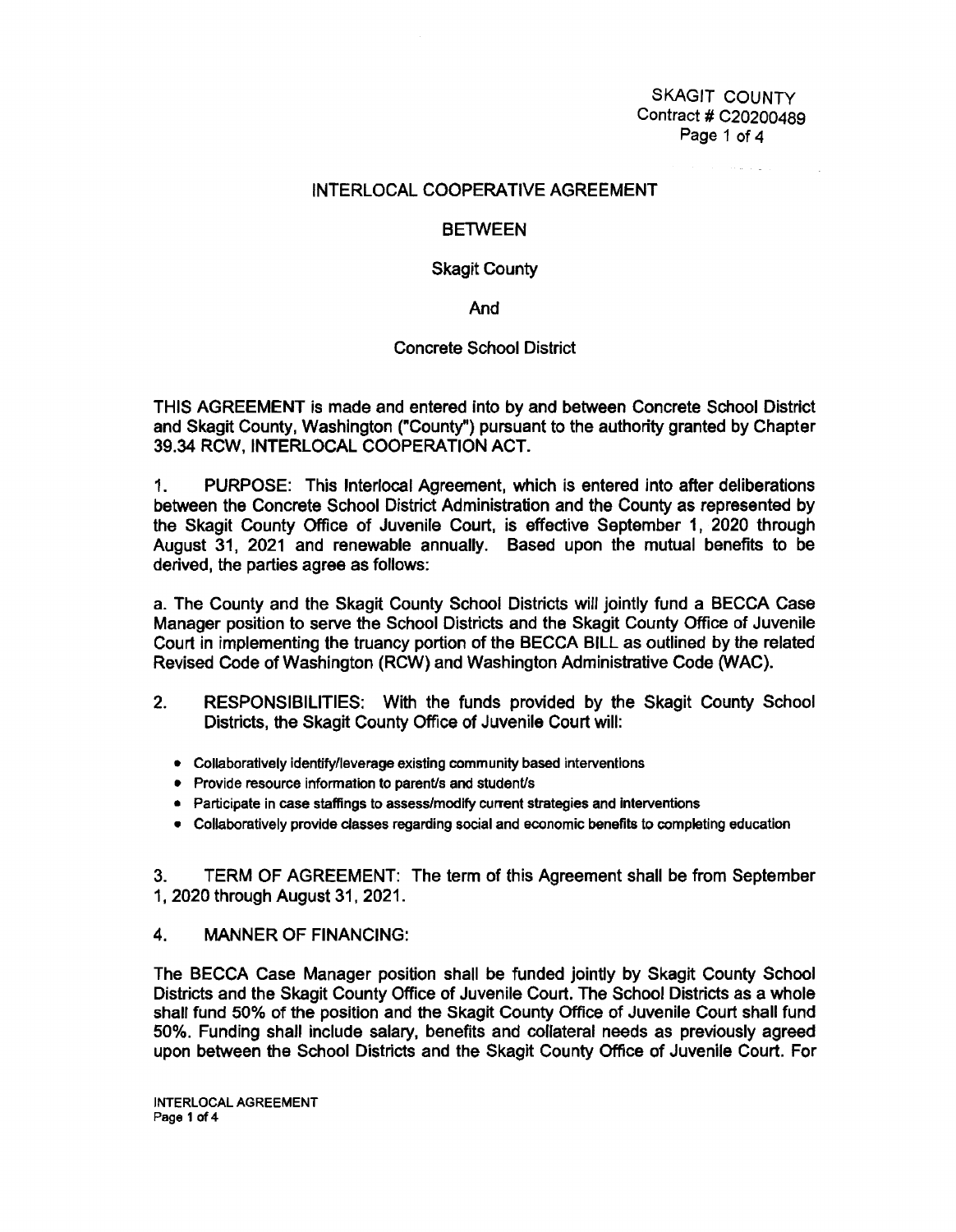year 2020/2021, projected annual cost of the BECCA Case Manager position to County is \$73,772. Annual cost includes benefits. 50% of \$73,772. equals \$36,886 which shall be divided amongst the listed school districts.

As determined at the 11/05/2010 Superintendent's meeting, using the last 5 year average of petitions filed by district to determine share amounts, percentages are as noted:

| <b>District</b>          | Previous 5 year average<br>petitions filed per year | % of total | <b>Portion of \$36,886</b> |
|--------------------------|-----------------------------------------------------|------------|----------------------------|
| Anacortes                | 31                                                  | 7%         | \$2,582                    |
| <b>Burlington-Edison</b> | 100                                                 | 24%        | \$8,853                    |
| Concrete                 | 8                                                   | 2%         | \$738                      |
| La Conner                | 17                                                  | 4%         | \$1,475                    |
| <b>Mount Vernon</b>      | 182                                                 | 44%        | \$16,230                   |
| Sedro-Woolley            | 80                                                  | 19%        | \$7,008                    |
| Total                    | 418                                                 | 100%       | 36,886<br>S.               |

Therefore, Concrete School District will reimburse Skagit County \$738 upon receipt of a detailed invoice from Skagit County Office of Juvenile Court.

5. ADMINISTRATION: The following individuals are designated as representatives of the respective parties. The representatives shall be responsible for administration of this Agreement and for coordinating and monitoring performance under this Agreement. In the event such representatives are changed, the party making the change shall notify the other party.

5.1 The County's representative shall be Michael Johnson, Skagit County Office of Juvenile Court.

5.2 Concrete School District's representative shall be Wayne Barrett, Concrete School District Superintendent.

6. TREATMENT OF ASSETS AND PROPERTY: No fixed assets or personal or real property will be jointly or cooperatively, acquired, held, used, or disposed of pursuant to this Agreement.

7. INDEMNIFICATION: Each party agrees to be responsible and assume liability for its own wrongful and/or negligent acts or omissions or those of their officials, officers, agents, or employees to the fullest extent required by law, and further agrees to save, indemnify, defend, and hold the other party harmless from any such liability. It is further provided that no liability shall attach to the County by reason of entering into this contract except as expressly provided herein.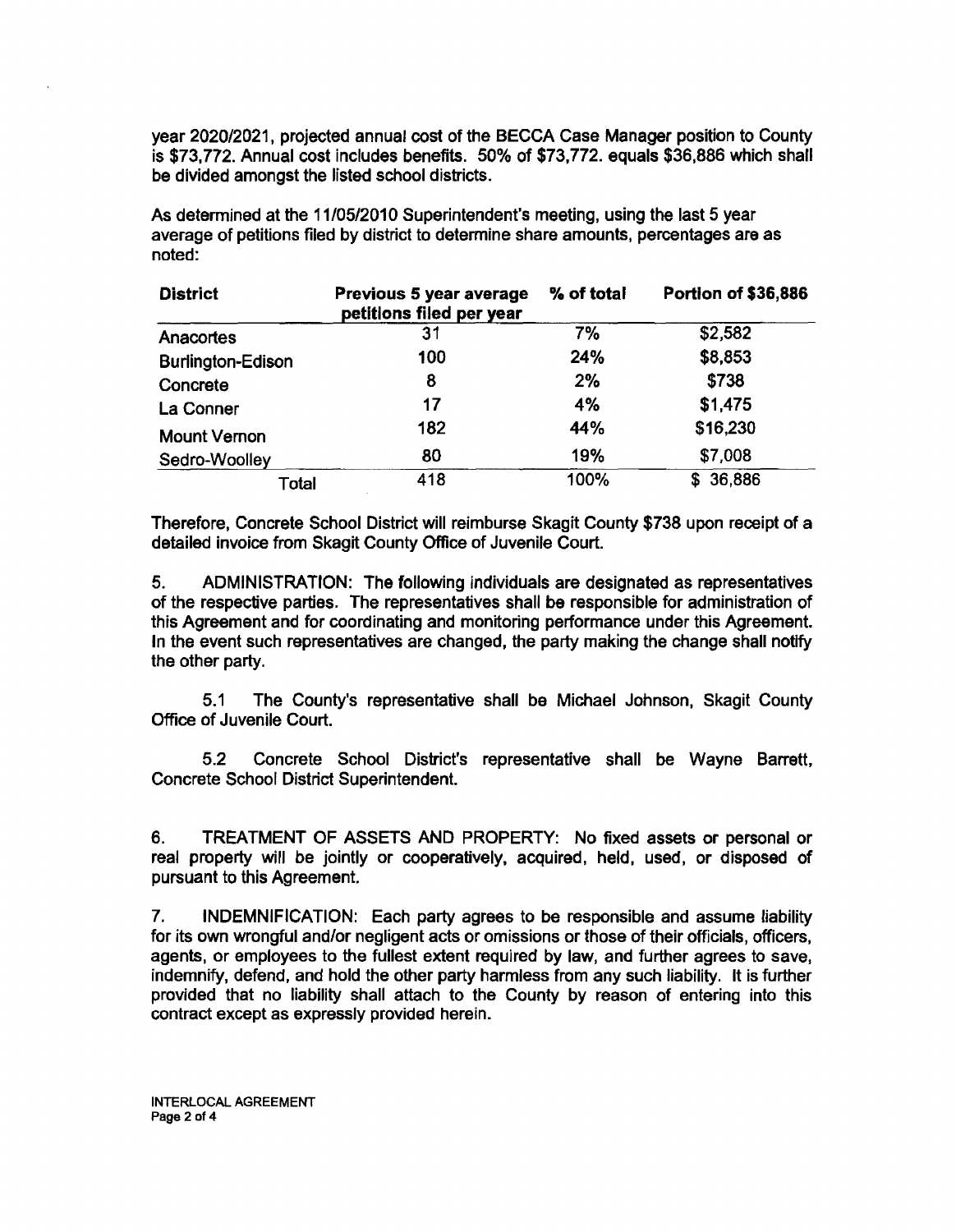8. TERMINATION: Any party hereto may terminate this Agreement upon thirty (30) days notice in writing either personally delivered or mailed postage-prepaid by certified mail, return receipt requested, to the party's last known address for the purposes of giving notice under this paragraph. If this Agreement is so terminated, the parties shall be liable only for performance rendered or costs incurred in accordance with the terms of this Agreement prior to the effective date of termination.

9. CHANGES, MODIFICATIONS, AMENDMENTS AND WAIVERS: The Agreement may be changed, modified, amended or waived only by written agreement executed by the parties hereto. Waiver or breach of any term or condition of this Agreement shall not be considered a waiver of any prior or subsequent breach.

10. SEVERABILITY: In the event any term or condition of this Agreement or application thereof to any person or circumstances is held invalid, such invalidity shall not affect other terms, conditions or applications of this Agreement which can be given effect without the invalid term, condition, or application. To this end the terms and conditions of this Agreement are declared severable.

11. ENTIRE AGREEMENT: This Agreement contains all the terms and conditions agreed upon by the parties. All items incorporated herein by reference are attached. No other understandings, oral or otherwise, regarding the subject matter of this Agreement shall be deemed to exist or to bind any of the parties hereto.

12. OTHER PROVISIONS: None.

CONCRETE SCHOOL DISTRICT:

and

Wayne Barrett, Superintendent (Date  $\cancel{f}$  - $\cancel{27}$  -  $\cancel{20}$  )

Mailing Address: Concrete School District PO Box386 45389 Airport Way Room #103 Concrete, WA 98237

INTERLOCAL AGREEMENT Page 3 of 4